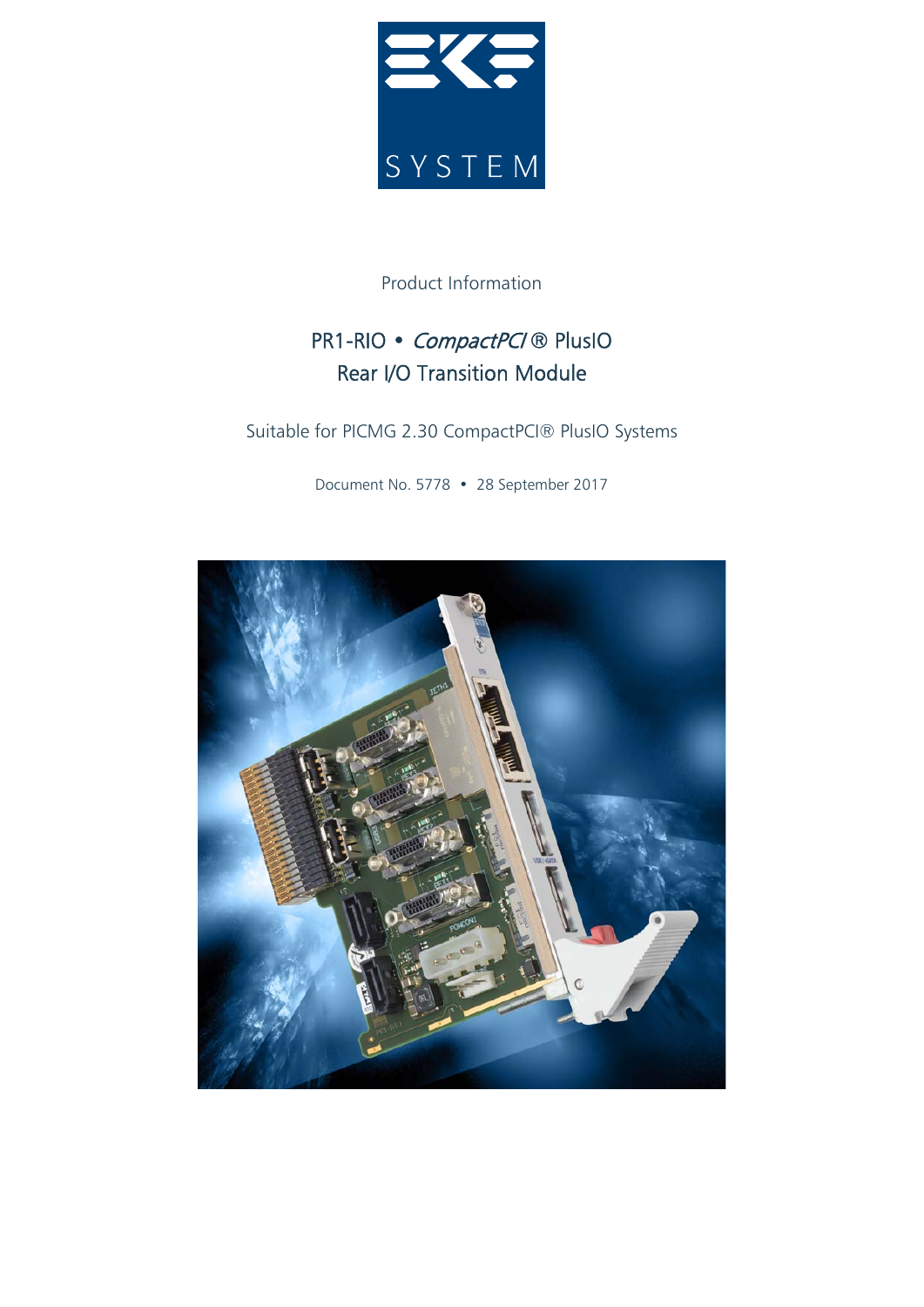The PICMG® 2.30 CompactPCI® PlusIO specification defines standardised high speed rear I/O across the backplane connector J2, such as PCI Express®, SATA, and Gigabit Ethernet. The PR1-RIO is a rear I/O transition module for PlusIO systems, provided with back panel connectors for external usage, and also connectors for system internal cabling. The PR1-RIO can be used together with any PlusIO compliant CPU board, e.g. the PC1-GROOVE.

The PR1-RIO uses a special CPCI J2 connector, suitable for high speed signals. Two Gigabit Ethernet RJ45 ports are available from the PR1-RIO back panel, and in addition 2 x USB/eSATA via combo connectors. For system internal usage the PR1-RIO is provided with 2 x SATA and 2 x USB connectors. In addition, the PR1-RIO can be equipped wit up to four connectors according to the PCI Express® External Cabling Specification (PCI-SIG®).



CPU Card & PR1-RIO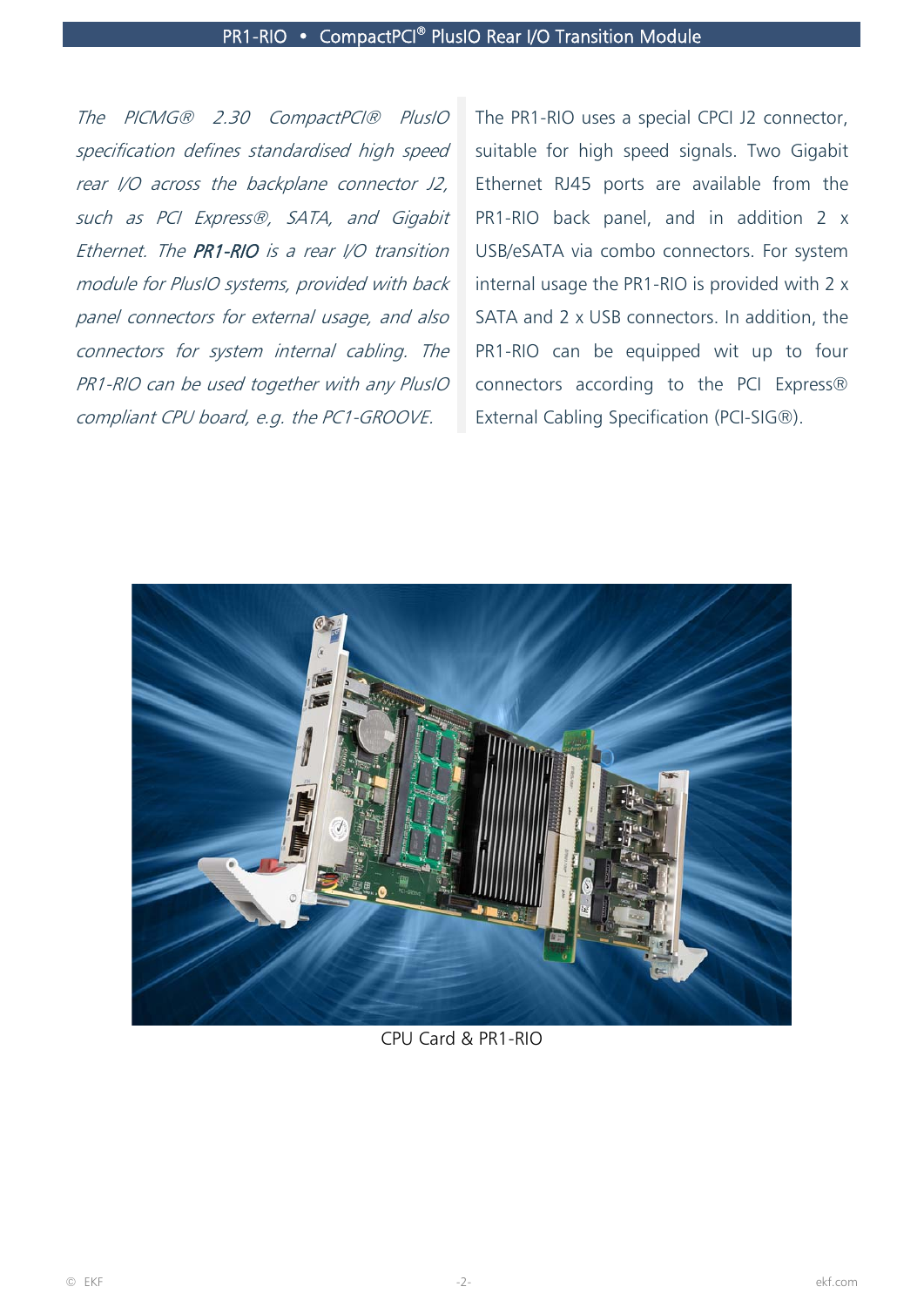#### Major Benefits of the PR1-RIO

- ▶ *CompactPCI®* PlusIO Rear I/O According to PICMG® 2.30
- < J2 High Speed Connector (3M UHM)
- < Internal Connectors: 4 x PCI Express® Cabling, 2 x SATA, 2 x USB, Aux Power
- Back Panel Connectors: 2 x Gigabit Ethernet, 2 x eSATA/USB Combo
- < Long Term Availability
- < RoHS compliant

| Related Links CompactPCI® PlusIO |                            |  |  |
|----------------------------------|----------------------------|--|--|
| CompactPCI® PlusIO Home          | www.ekf.com/p/plus.html    |  |  |
| PC3-ALLEGRO PlusIO CPU Card      | www.ekf.com/p/pc3/pc3.html |  |  |
| PC4-PRESTO PlusIO CPU Card       | www.ekf.com/p/pc4/pc4.html |  |  |
| PC5-LARGO PlusIO CPU Card        | www.ekf.com/p/pc5/pc5.html |  |  |
| PC6-TANGO PlusIO CPU Card        | www.ekf.com/p/pc6/pc6.html |  |  |
| PR1-RIO PlusIO RIO Module        | www.ekf.com/p/pr1/pr1.html |  |  |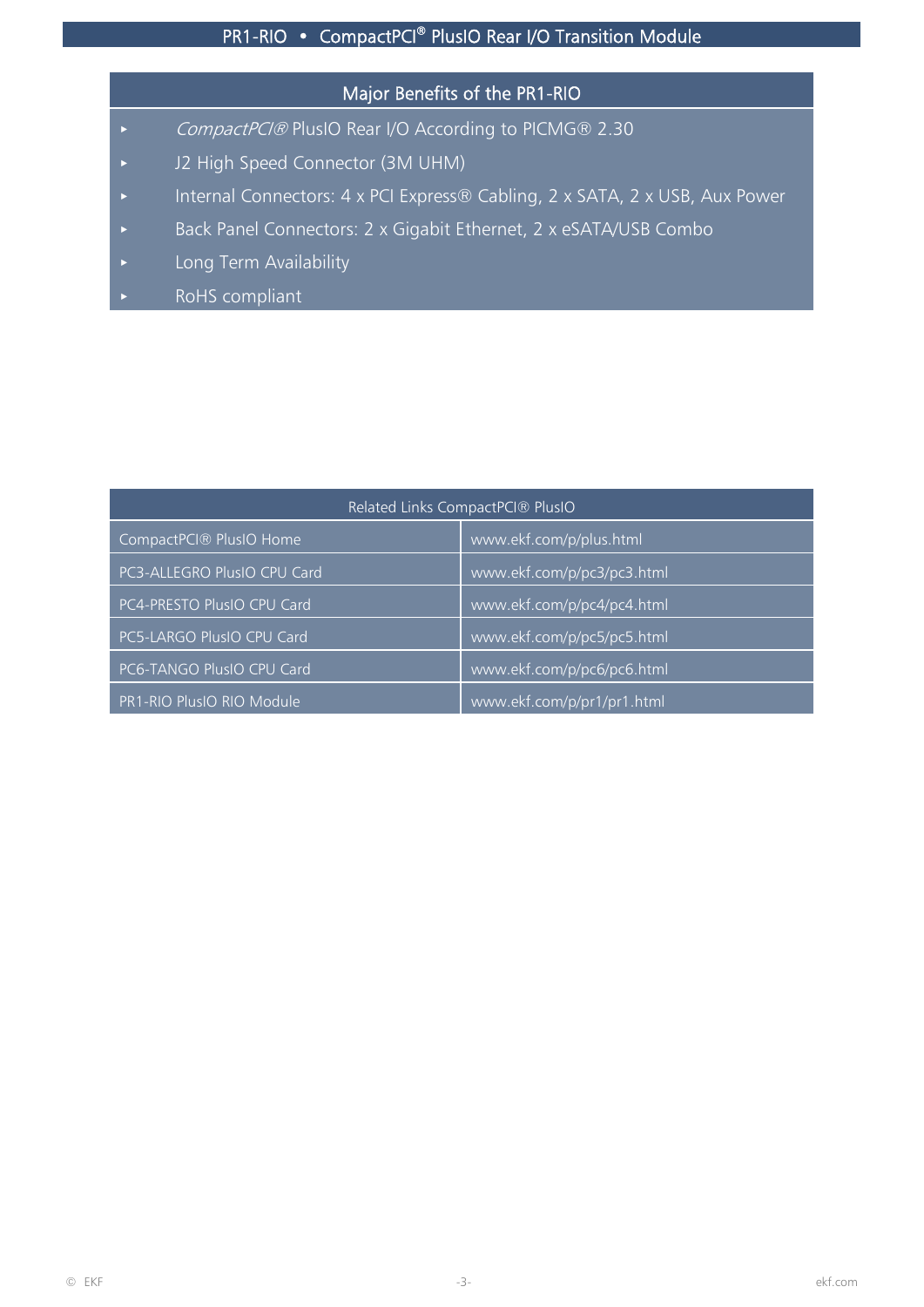### Connector Assembly

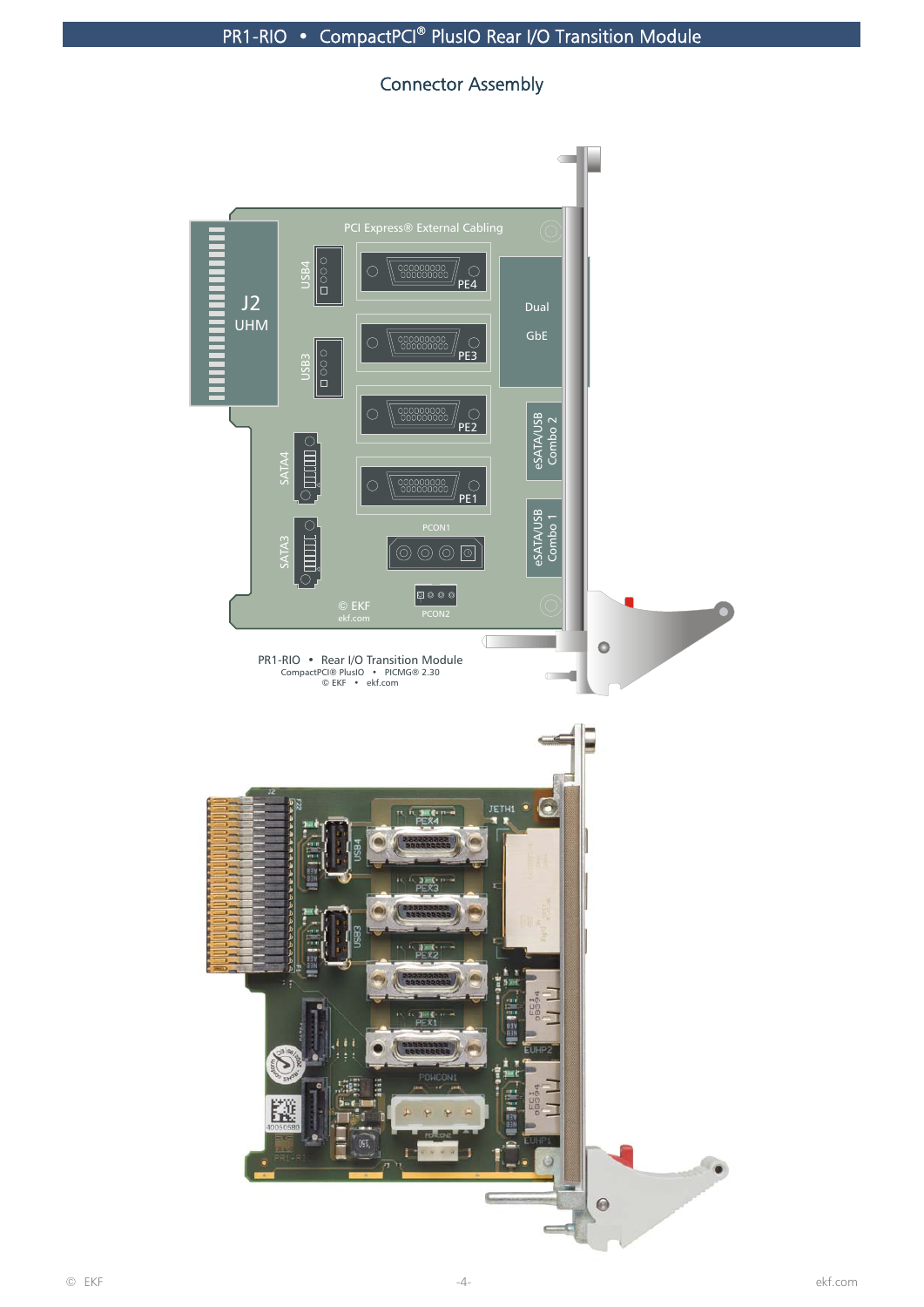# Block Diagram

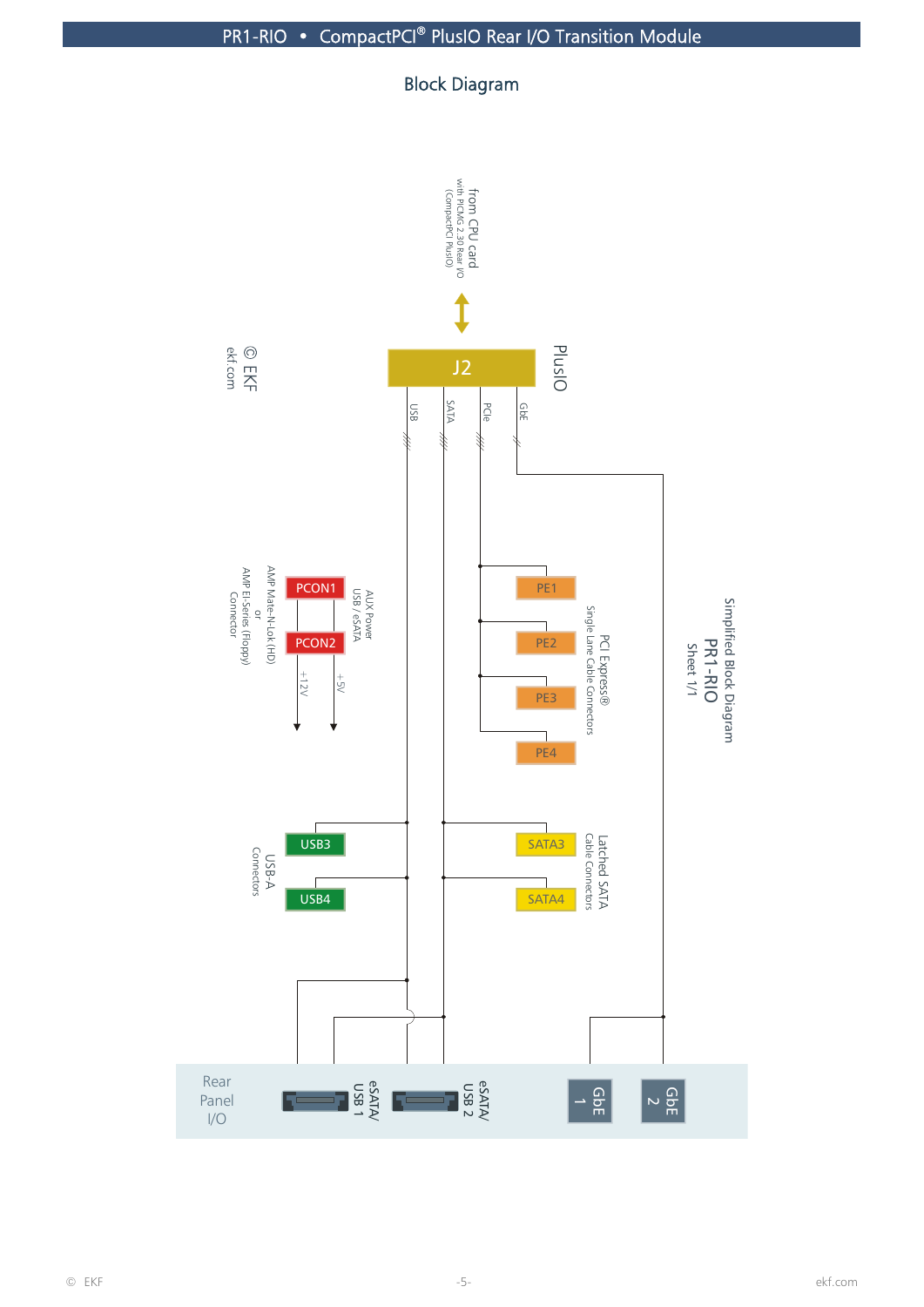# Rear Panel



PR1-RIO

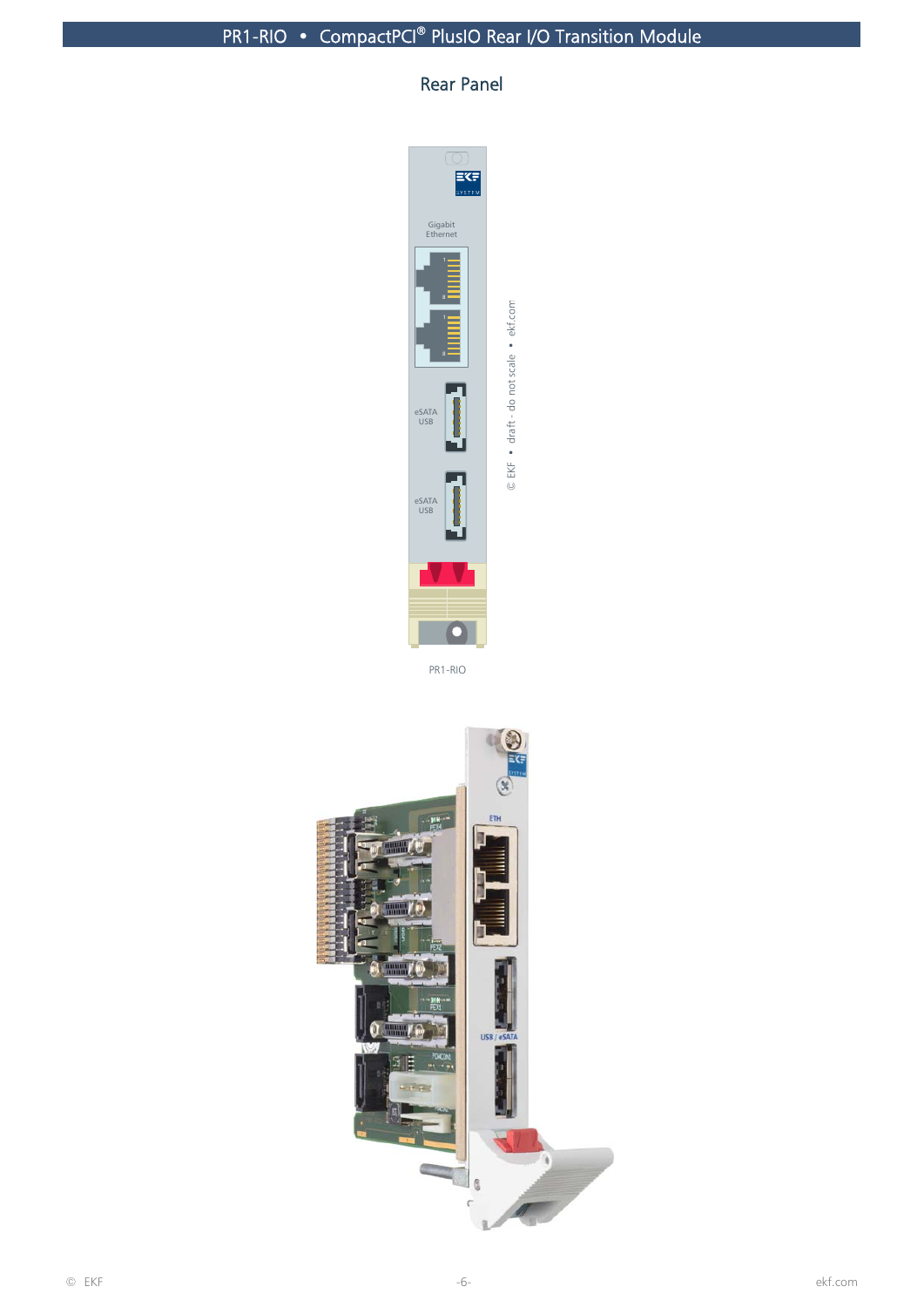

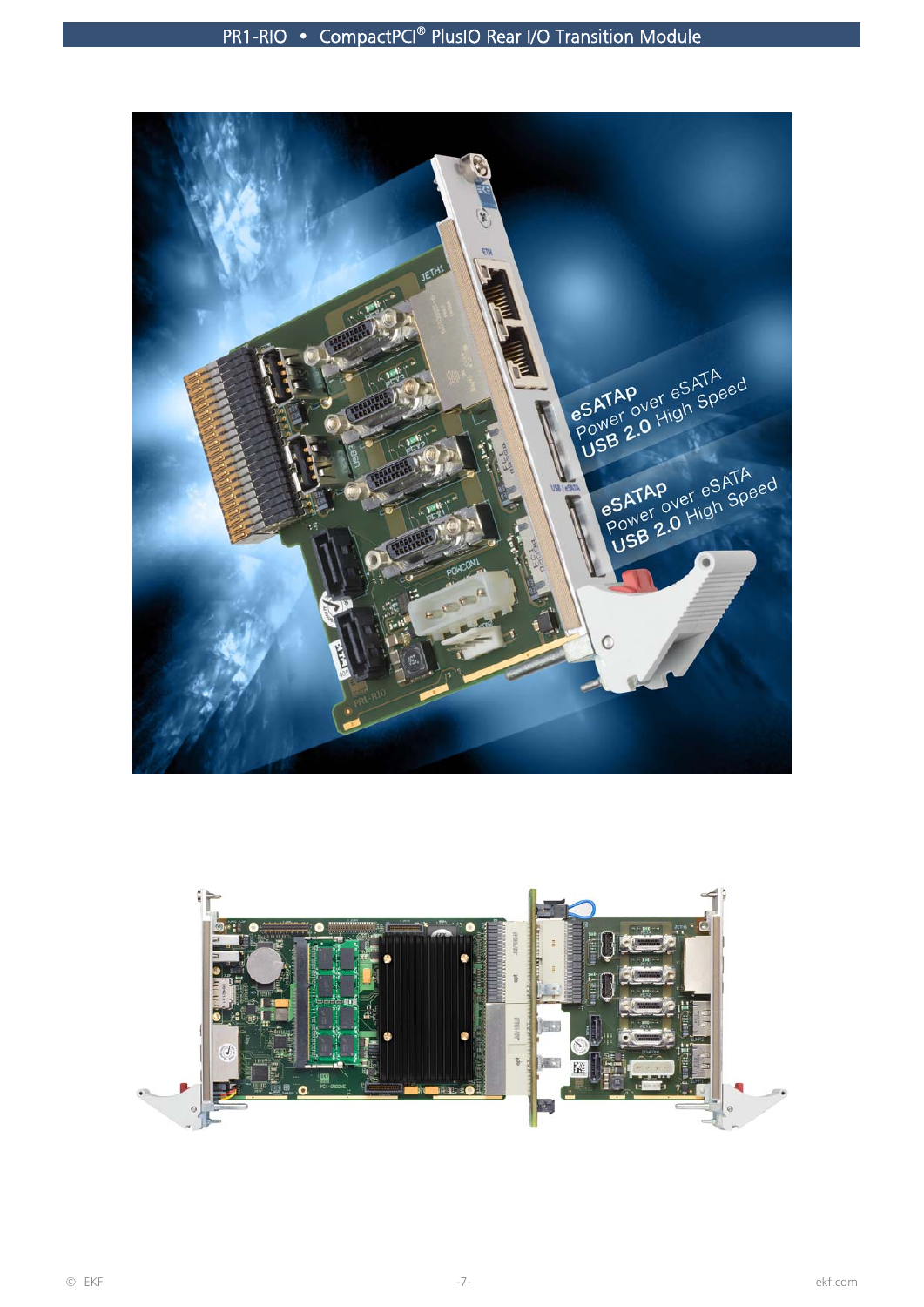## Rear Panel Connecors

| Gigabit Ethernet • Dual RJ45 Jack • #270.02.08.5 |                       |         |                |          |
|--------------------------------------------------|-----------------------|---------|----------------|----------|
|                                                  |                       |         | 1              | $MDX0+$  |
| ≣<br>$\overline{2}$                              | Draft - Do Not Scale  |         | $\overline{2}$ | MDX0-    |
| 8 <sup>1</sup>                                   | $\bullet$             |         | 3              | $MDX1 +$ |
| ≣<br>1                                           | ekf.com<br>$\bullet$  | Ports   | $\overline{4}$ | $MDX2 +$ |
| 8                                                | EKF<br>$\circledcirc$ | $1 - 2$ | 5              | MDX2-    |
|                                                  |                       |         | 6              | MDX1-    |
|                                                  |                       |         | $\overline{7}$ | $MDX3 +$ |
|                                                  |                       |         | 8              | MDX3-    |

The PR1-RIO is equipped with a dual RJ45 jack with integrated Gigabit Ethernet magnetics, for attachment of twisted pair cables to the back panel.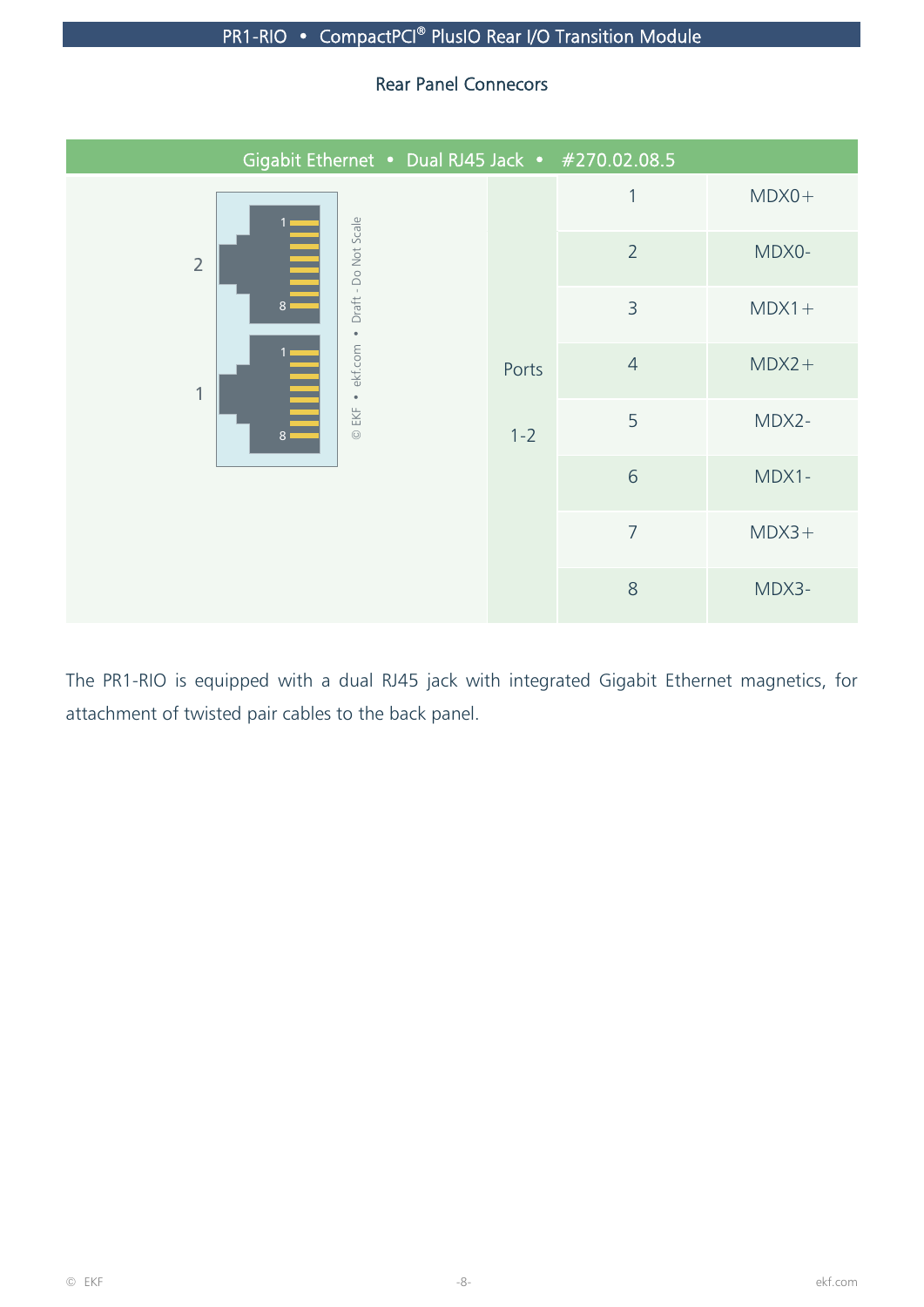

Due to their special profile, the back panel connectors for eSATA/USB can accommodate either an USB type A cable connector, or an eSATA cable connector. As an option, the PR1-RIO can be equipped with even more advanced combo-connectors, which provide also  $+12V$  power to external devices. This feature e.g. allows attachment of eSATA drives without need for an external power supply.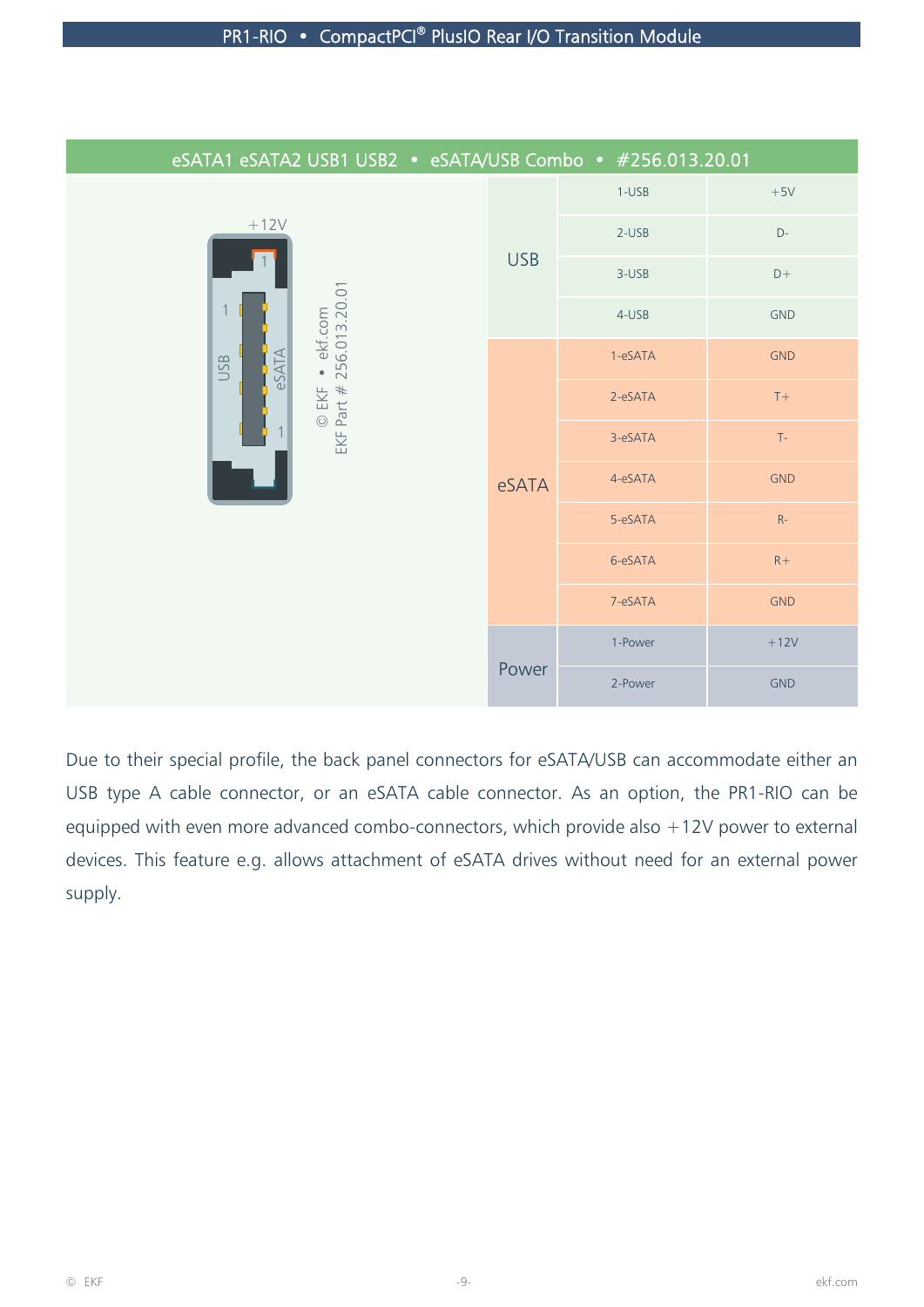## On-Board Connectors for System Internal Usage

| PE1 - PE4 • #255.3.1.018.01 • PCI Express® External Cabling                    |             |                 |                 |  |
|--------------------------------------------------------------------------------|-------------|-----------------|-----------------|--|
|                                                                                | $\forall$   | #               | $\sf B$         |  |
|                                                                                | PE RX-      |                 | <b>GND</b>      |  |
|                                                                                | $PE RX +$   | $\overline{2}$  | <b>RSVD</b>     |  |
| 255.3.1.018.01<br>com<br>ekf.<br>$\bullet$<br>$EKF$ Part $#$<br>EKF<br>$\odot$ | <b>RSVD</b> | $\overline{3}$  | $NC$ (WAKE#)    |  |
|                                                                                | <b>GND</b>  | $\overline{4}$  | PRSNT#          |  |
|                                                                                | PE CLK-     | 5               | <b>GND</b>      |  |
|                                                                                | PE CLK+     | $6\phantom{1}6$ | $+3.3V/0.5A$    |  |
|                                                                                | <b>GND</b>  | $\overline{7}$  | PWRON (PU 301R) |  |
|                                                                                | RESET#      | $8\phantom{1}$  | PE TX-          |  |
|                                                                                | <b>GND</b>  | $\overline{9}$  | $PE TX +$       |  |

The PR1-RIO can be equipped with up to 4 connectors according to the PCI-SIG® PCI Express® External Cabling Specification Rev. 1.0. Each connector provides a single PCI Express® Lane for attachment of external devices. Suitable cable assemblies are available from Molex (EKF part #255.3.9.018.10 - 1m).

| SATA3 SATA4 • #256.007.22.01 • Latched Headers |               |                |            |
|------------------------------------------------|---------------|----------------|------------|
|                                                |               |                | <b>GND</b> |
|                                                | ekf.com       | $\overline{2}$ | SATA TX+   |
| Latched SATA Header                            | © EKF         | 3              | SATA TX-   |
|                                                |               | $\overline{4}$ | <b>GND</b> |
|                                                | 256.007.22.01 | 5              | SATA RX-   |
|                                                |               | 6              | SATA RX+   |
|                                                |               |                | <b>GND</b> |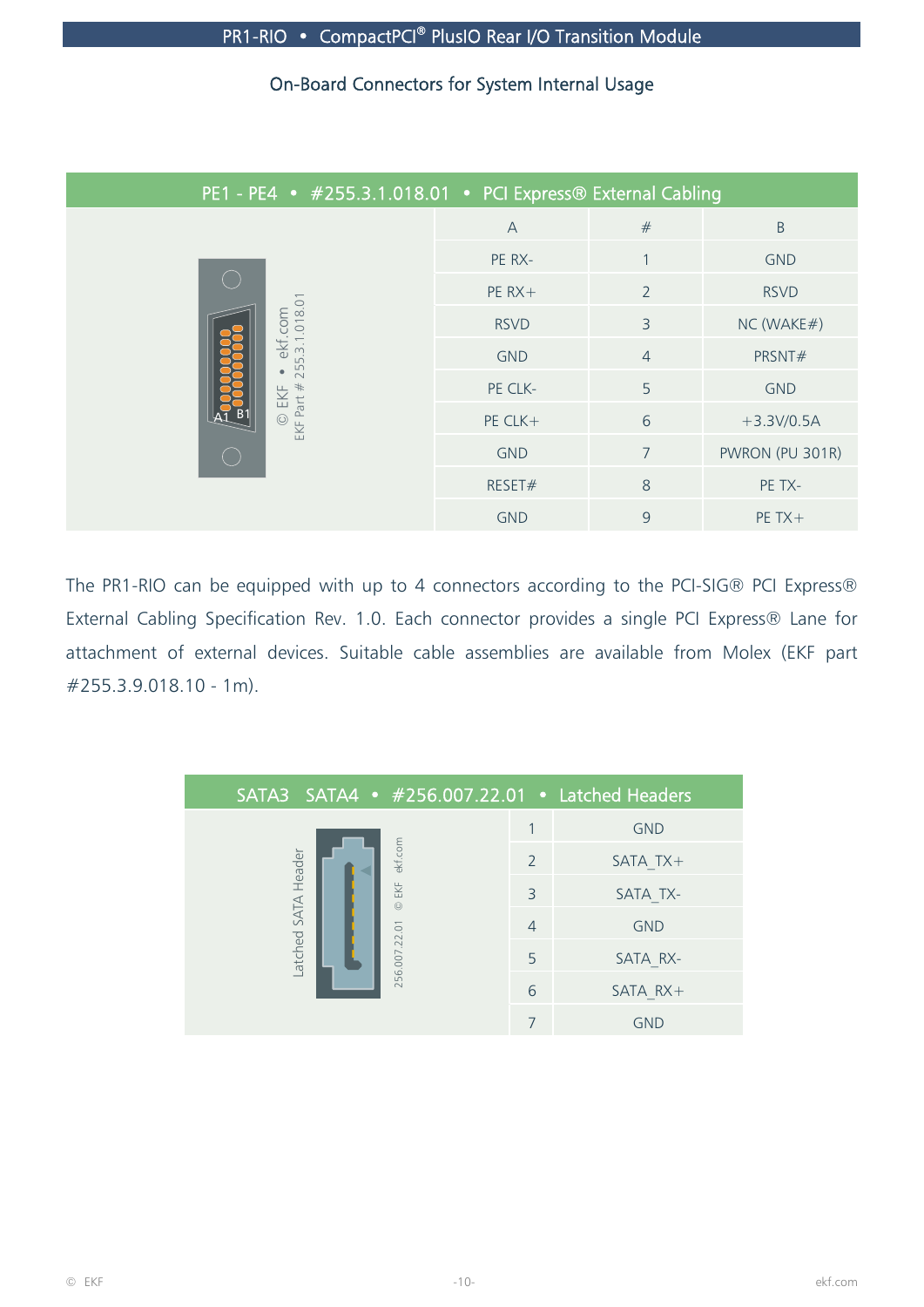| USB3 USB4 • Vertical Mount Receptacles • #270.20.04.5  |   |            |  |  |
|--------------------------------------------------------|---|------------|--|--|
| ---<br>USB Receptacle<br>© EKF • 270.20.04.0 • ekf.com |   | $+5V$      |  |  |
|                                                        |   | $D-$       |  |  |
|                                                        | 3 | $D+$       |  |  |
|                                                        | 4 | <b>GND</b> |  |  |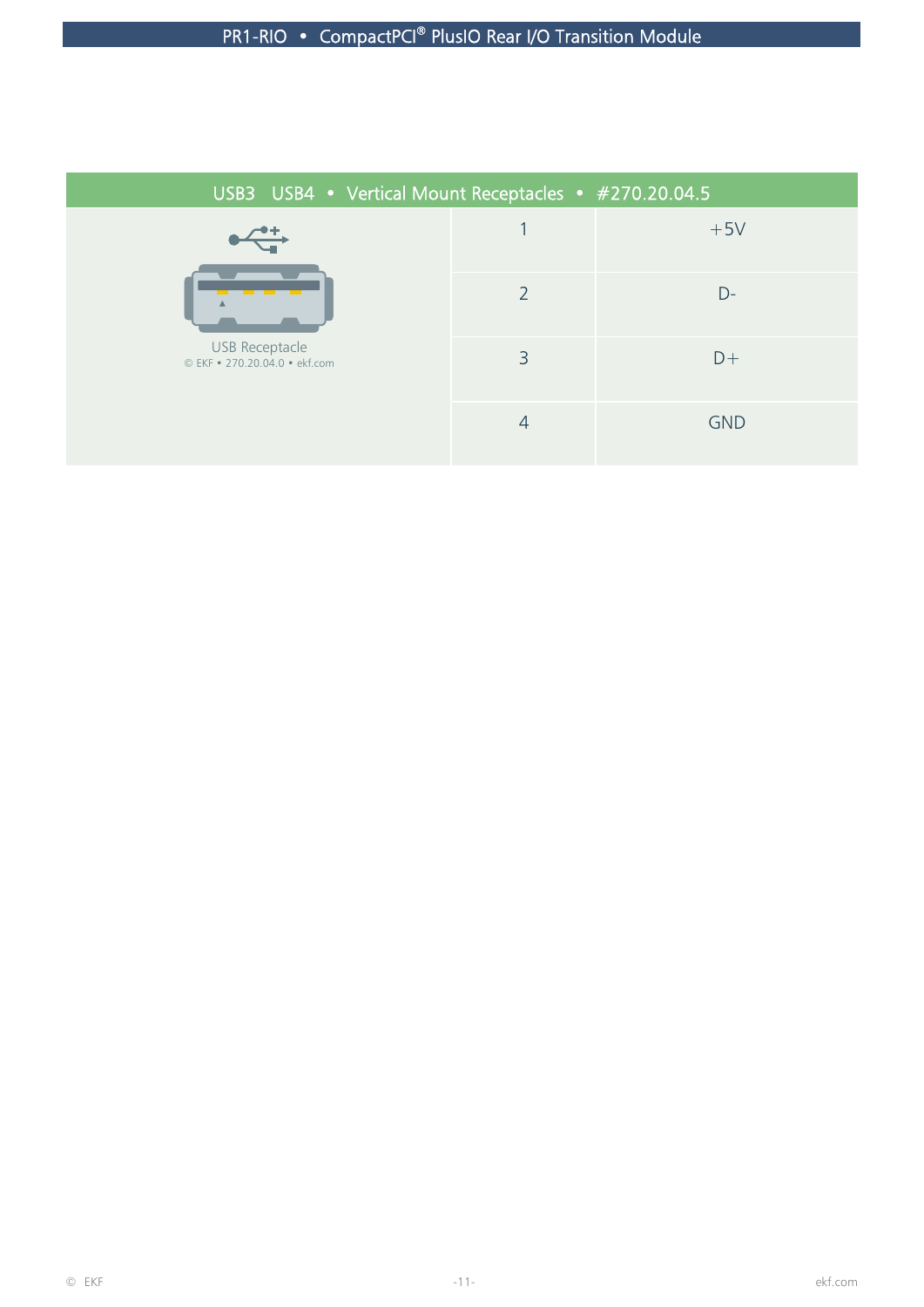### CompactPCI® PlusIO Backplane Connector J2

The PR1-RIO makes use of 2 x GbE, 4 x PCIe, 4 x SATA and 4 x USB, passed for rear I/O from a CompactPCI® PlusIO CPU card across J2 (CPU) via P2 (backplane) to J2 (RIO module).

| J2             | $\overline{A}$ | $\overline{B}$ | $\mathsf{C}$   | D            | E.           |
|----------------|----------------|----------------|----------------|--------------|--------------|
| 22             | GA4            | GA3            | GA2            | GA1          | <b>GAO</b>   |
| 21             | CLK6           | <b>GND</b>     | $2$ ETH B+     | $1$ ETH $D+$ | $1$ ETH $B+$ |
| 20             | CLK5           | <b>GND</b>     | 2 ETH B-       | 1 ETH D-     | 1 ETH B-     |
| 19             | <b>GND</b>     | <b>GND</b>     | $2$ ETH $A+$   | $1$ ETH $C+$ | $1$ ETH_A+   |
| 18             | $2$ ETH $D+$   | $2$ ETH C+     | 2 ETH A-       | 1 ETH C-     | 1 ETH A-     |
| 17             | 2 ETH D-       | 2 ETH C-       | PRST# RST# $1$ | REQ6#        | GNT6#        |
| 16             | 4 PE CLK-      | 2_PE_CLK+      | DEG#           | <b>GND</b>   | reserved     |
| 15             | 4 PE CLK+      | 2 PE CLK-      | FAL#           | REQ5#        | GNT5#        |
| 14             | 3 PE CLK-      | 1 PE CLK+      | 4 PE CLKE#     | SATA SCL     | reserved     |
| 13             | 3 PE CLK+      | 1 PE CLK-      | 3 PE CLKE#     | SATA SDO     | SATA SL      |
| 12             | 4 PE RX00+     | 1 PE CLKE#     | 2 PE CLKE#     | SATA SDI     | 4 SATA RX+   |
| 11             | 4 PE RX00-     | 4 PE TX00+     | $4$ USB2+      | 4_SATA_TX+   | 4 SATA RX-   |
| 10             | 3 PE RX00+     | 4 PE TX00-     | 4 USB2-        | 4 SATA TX-   | 3 SATA_RX+   |
| $\overline{9}$ | 3 PE RX00-     | 3 PE TX00+     | $3$ USB2+      | 3 SATA_TX+   | 3 SATA RX-   |
| 8              | 2 PE RX00+     | 3 PE TX00-     | 3 USB2-        | 3_SATA_TX-   | 2 SATA RX+   |
| $\overline{7}$ | 2 PE RX00-     | 2 PE TX00+     | $2$ USB2+      | $2$ SATA TX+ | 2 SATA RX-   |
| $\sqrt{6}$     | 1 PE RX00+     | 2 PE TX00-     | 2 USB2-        | 2_SATA_TX-   | 1 SATA RX+   |
| 5              | 1 PE RX00-     | 1 PE TX00+     | $1$ USB2+      | 1 SATA_TX+   | 1 SATA_RX-   |
| $\overline{4}$ | V(I/O)         | 1_PE TX00-     | 1 USB2-        | 1 SATA TX-   | reserved     |
| $\overline{3}$ | CLK4           | <b>GND</b>     | GNT3#          | REQ4#        | GNT4#        |
| $\overline{2}$ | CLK2           | CLK3           | SYSEN#         | GNT2#        | REQ3#        |
| $\mathbf{1}$   | CLK1           | <b>GND</b>     | REQ1#          | GNT1#        | REQ2#        |

The PlusIO specification does not provide any power pins on J2. However, the connectors for USB, eSATA (when the esatap power pins are engaged), and PCI Express® require suitable power supply voltages. Please use a spare strap from the system power supply attached to either PCON1 or PCON2, in order to feed the PR1-RIO with external power.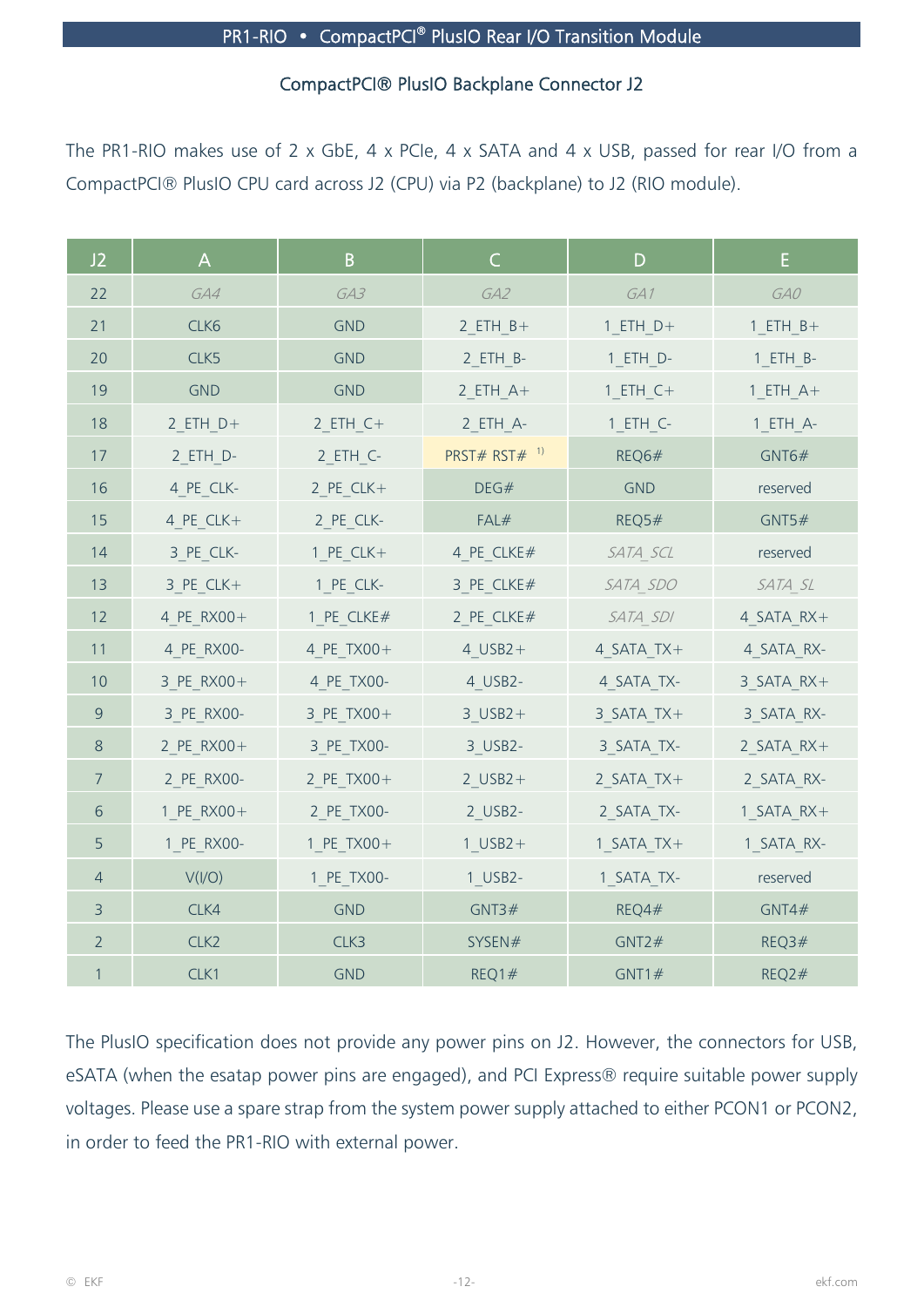1) PRST# is by specification the push button (manual reset actuator) to the CPU card. As an option, this pin may be reconfigured on some CPU boards such as the PC6-TANGO as RST# output (platform reset). This will be required for applications which address PCI Express® peripheral devices via the PR1-RIO.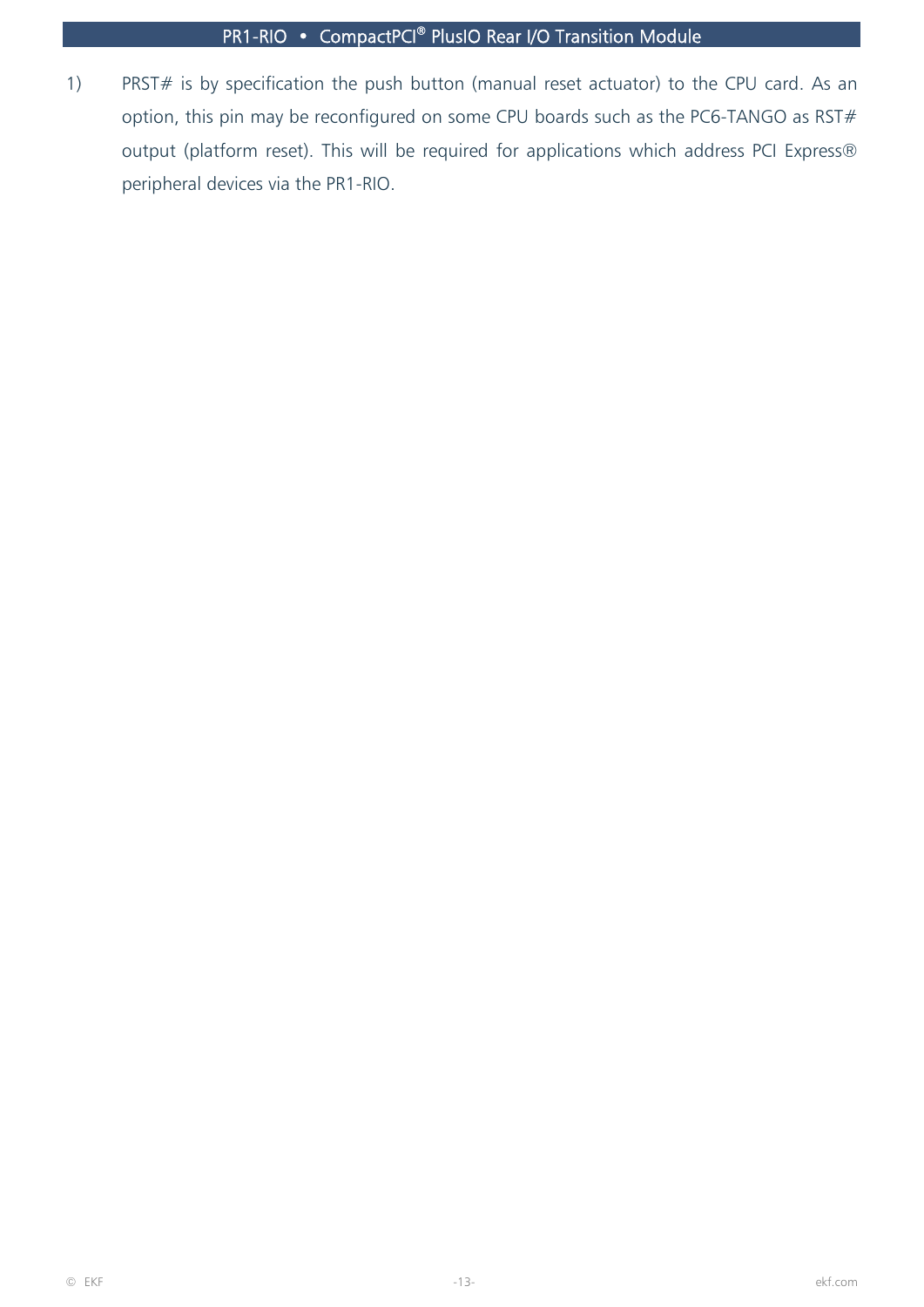

# PCI Express Cable Connectors

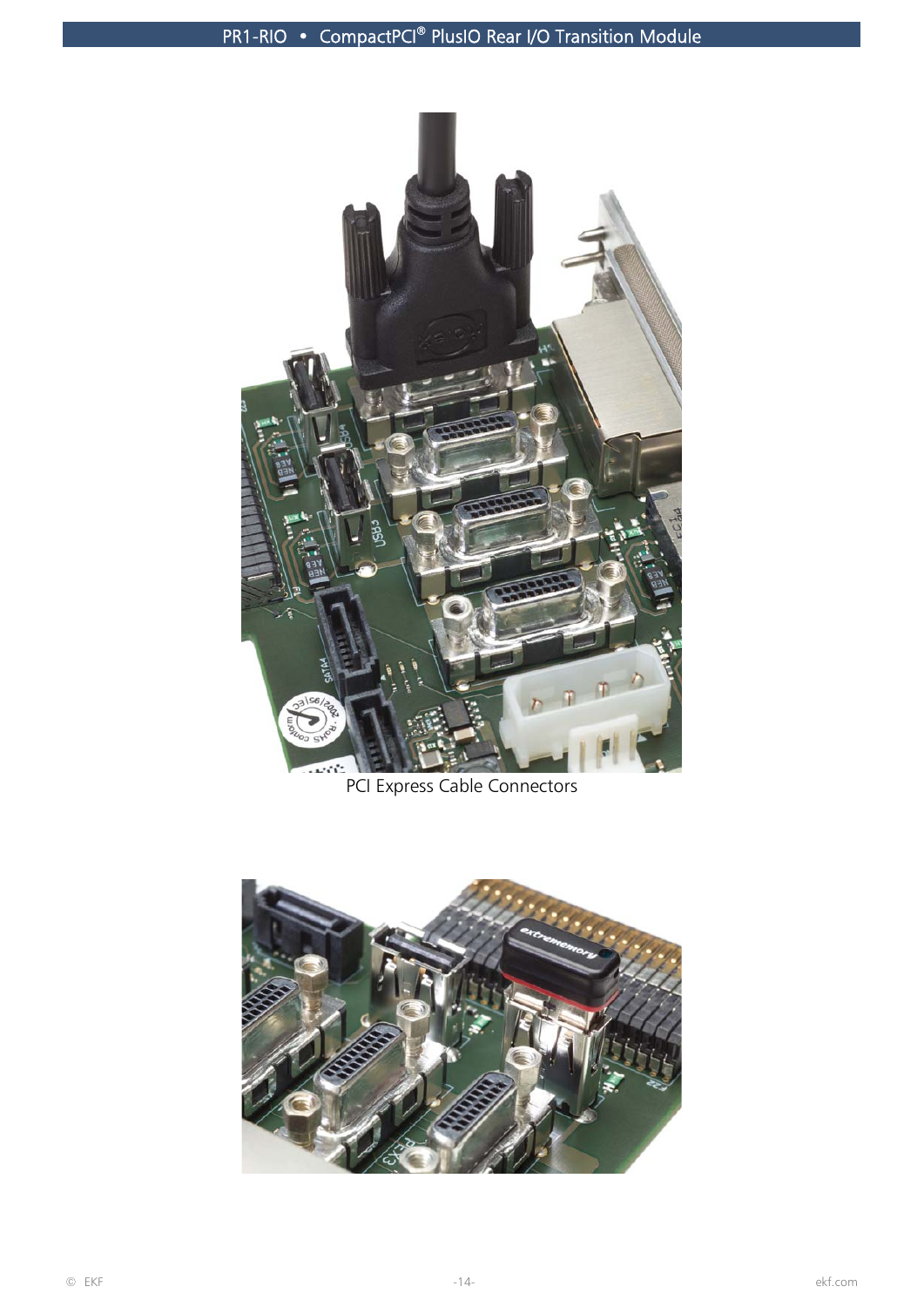## Auxiliary Power

The CompactPCI® PlusIO specification does not provide any power pins on the rear I/O backplane connector J2. However, the PR1-RIO ist equipped with connectors for USB, eSATA and PCI Express®, which require suitable power supply voltages in order to support non self-powered devices.

A spare strap from the system power supply connected to either PCON1 or PCON2 should be used to energize the PR1-RIO. The maximum current consumption depends on the external devices attached to the I/O ports. Up to 3A@5V for the USB and/or PCI Express® connectors (PCIe via 3.3V switching regulator), and 1.5A@12V for the eSATA connectors (12V powered devices only) may be needed.

| PCON1 • #264.02.004.13 • MATE-N-LOK |   |            |  |  |
|-------------------------------------|---|------------|--|--|
| © EKF • ekf.com                     |   | $+12V$     |  |  |
| -8-<br>- 0                          |   | <b>GND</b> |  |  |
| 264.02.004.13<br>AMP MATE-N-LOK     | Β | <b>GND</b> |  |  |
|                                     |   | $+5V$      |  |  |

The PR1-RIO is optionally provided with a MATE-N-LOK header for attachment of external auxiliary power +5V and +12V. This header is suitable for most ATX style power supplies (also in use on many hard disk drives).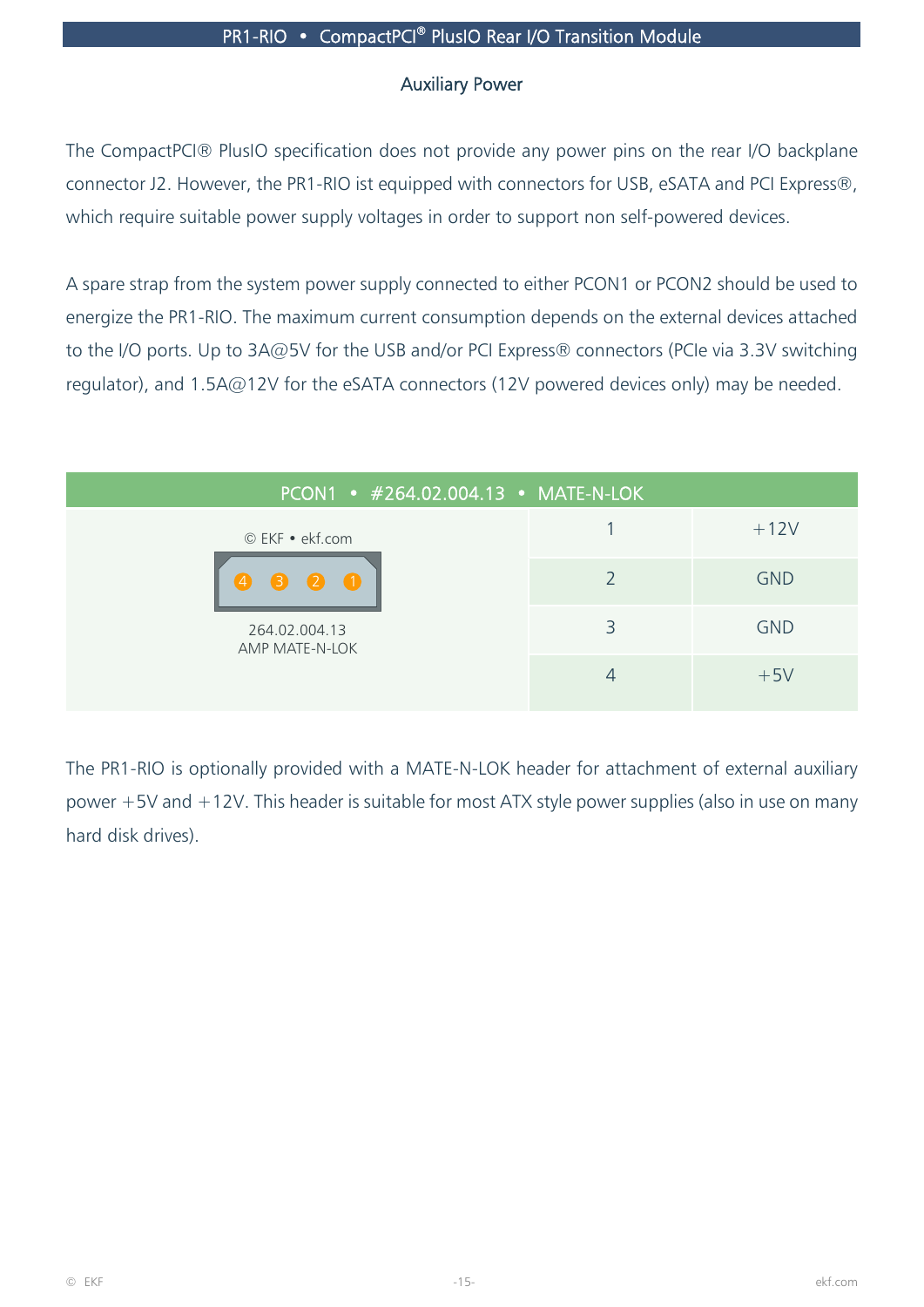| PR1-RIO • CompactPCI® PlusIO Rear I/O Transition Module |               |            |  |  |
|---------------------------------------------------------|---------------|------------|--|--|
|                                                         |               |            |  |  |
| PCON2 • #264.02.004.03 • El-Series Header               |               |            |  |  |
|                                                         |               | $+5V$      |  |  |
| © EKF • ekf.com<br>$\mathcal{L}$<br>-3                  | $\mathcal{P}$ | <b>GND</b> |  |  |
|                                                         | Β             | <b>GND</b> |  |  |
| 264.02.004.03<br><b>AMP EI-Series</b>                   |               | $+12V$     |  |  |

As an alternate, the PR1-RIO can be optionally provided with an AMP EI-Series header for attachment of external auxiliary power  $+5V$  and  $+12V$ . This header is suitable for many ATX style power supplies (was frequently in use for floppy disk drives in the past).

## Warning:

Assembly may not be protected against misalignment with respect to  $+5V$ ,  $+12V$  and GND Confusing PCON\* pins may cause permanent damage to the board and/or attached devices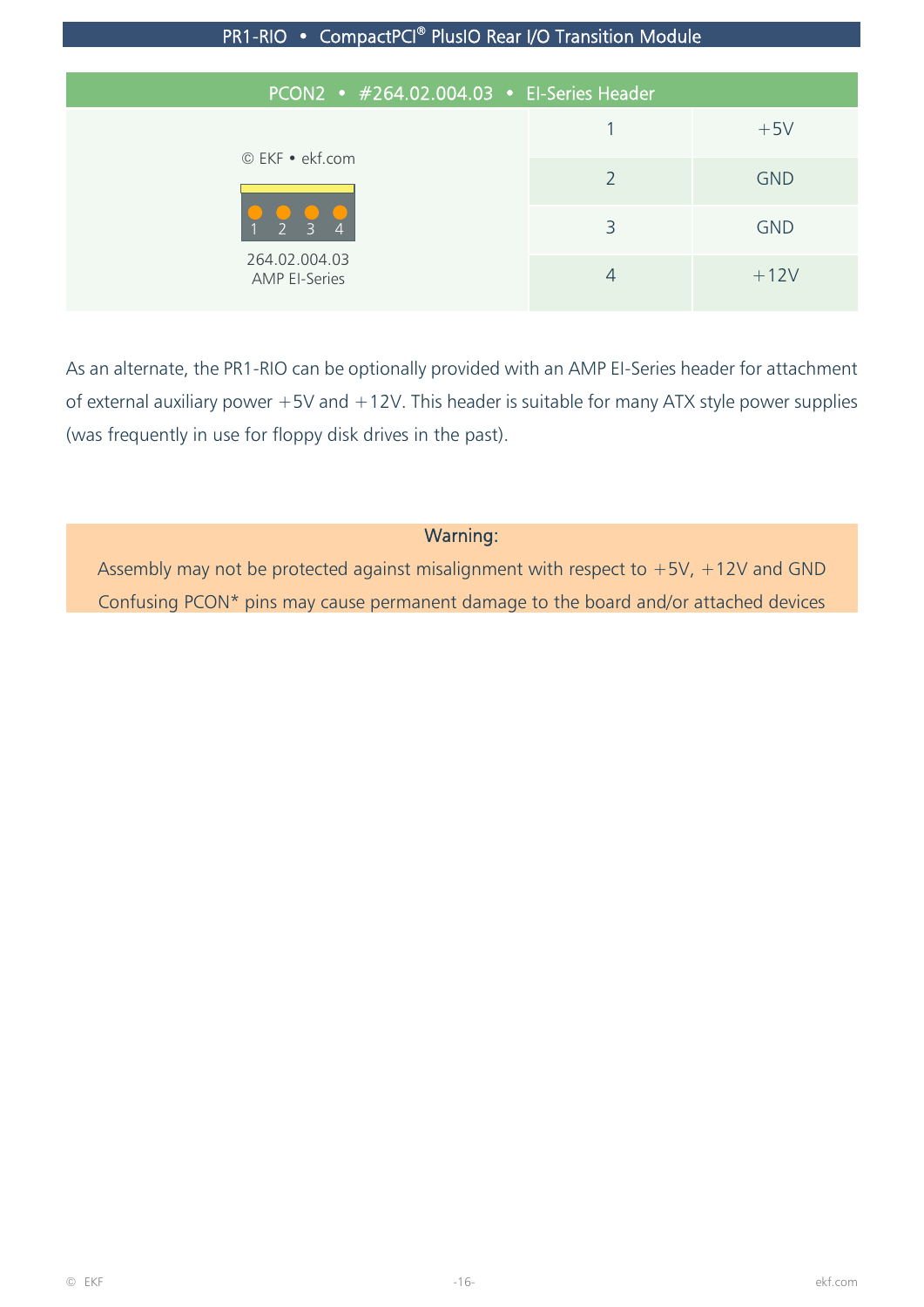

Ordering Information

For popular PR1-RIO SKUs please refer to www.ekf.com/liste/liste\_21.html#PR1